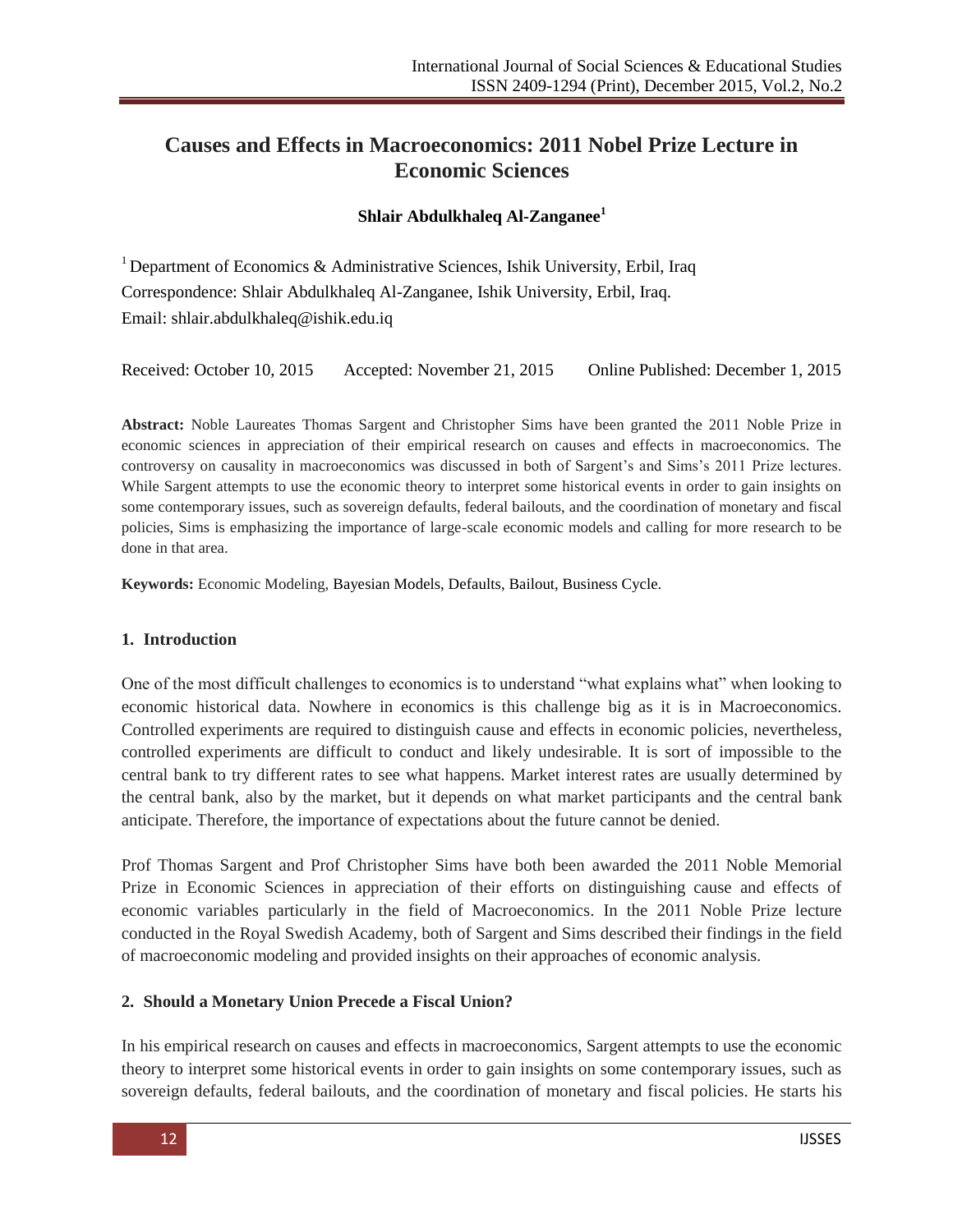Prize lecture with a historical case study of the United States between 1780 and 1840. During this period of time, the US faced institutional and policy choices that are similar to the present day's era. This period of time witnessed several events that shaped the economic policies like the War of independence, the Articles of Confederation "the First Constitution", the US Constitution, the Treasury department that set up the fiscal policies, and the Nationalization. This period of time was mainly characterized by an era of federal bailout, and another one without a bailout. Sargent attempts to explain the forces that underlined these events taking into consideration economic and budget constraints alongside the following concepts:

- $\checkmark$  Fiscal arithmetic: the arithmetic of the budget constraint. This part of the lecture included the main thesis of Sargent's theory that explains mainly how governments value bonds.
- $\checkmark$  Fiscal and monetary choices that the US made at the beginning after the independence.
- $\checkmark$  The current situations in the United States and the European Union.
- $\checkmark$  And the lessons to learn: how the past could be reflected on the future and differences and similarities between the past experience and the current situation.

Sargent research attempts to provide answers to questions like: should governments default on their debts? Should a central government bailout a subordinate state? Should a monetary union precede a fiscal union? or vice versa.

Sargent developed a simple model for government debt. He also asserts that two of the founding fathers: George Washington and Alexander Hamilton knew this model as the "back of their hand", thus he assumes that they had all the represented economic variables in mind when developing the US economic, fiscal, and monetary policies.

The first equation in the model represents a statistical description of the government's net-of interest surplus (represented by a small s) which is government tax revenues minus government expenditures where a negative net is a deficit. The net-of interest surplus is explained by a sigma of a Martingale probability sequence where expectations about the future are accounted for. This surplus is a function of the shocks, which are the fiscal crises that shaped the economy during a given period of time. Sigma is a polynomial lag operator according to which the vector of shocks will explain the net-of interest surplus.

The second equation is the government budget constraint. The left hand side is the value of government debt at a particular point of time. The right hand side is the backing of what government debt is. What that equation says is that the value of the government debt today is the current payout or surplus plus the discounted value of the debt tomorrow.

Two ways to solve these equations exist and each has insights. The debt of today is a reaction for some policy choice in the past. The third line says that the government debt is a reflection of policy measures, choices, and actions conducted in the past. However, market participants do not care about the past but about the future and that what the last equation is all about. That equation says that the current value of today's government debt is the present value of the government surplus. Thus, high government debts today are signals for high government surpluses in the future.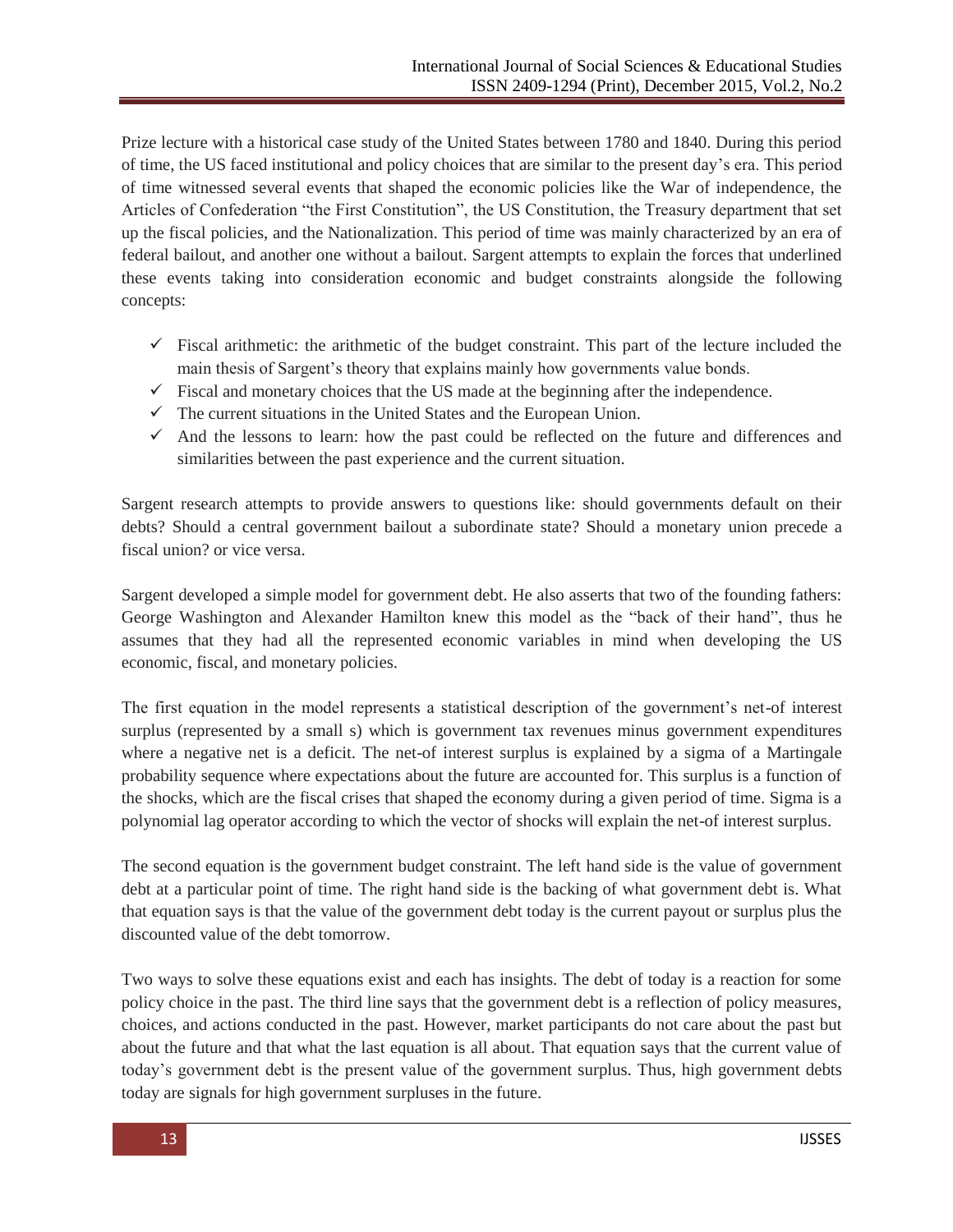The future is uncertain so it should be forecasted by using mathematical expectations. The equation includes a time-lag variable, so it means that the debt was born and priced in the time period of this time lag (*t-1*), and that what represents the key equation in the model.

Sargent adopts a rational expectation approach to explain changes in the interest rate and creditors' behavior. His model accounts for developing psychological expectations with the best mathematical and statistical forecasts. In his analysis, Sargent relaxes the risk-free interest rate assumption. So, the government will not default on the debt but will default on only one part of the debt, only the fee for example, which could be some fraction between 0 and 1. Thus, expectations depend on default probability, and interest rate is adjusted accordingly. So if the government debt is valued too low, and it supposed to be valued highly, this could be achieved by changing the interest rate through changing the default probability, or by changing the government surplus process. The process by which interest rate is changed to achieve policy targets is determined by economic theory and economic modeling. Determinants of the model are environment, (behavior) constrained optimization, and new equilibrium concept.

After the War of Independence, the political environment was characterized by the Articles of Confederation or the first Constitution. It was also characterized by a weak Continental Congress or a weak government where the US had two sets of institutions with two different outcomes: high debt because of the war and uncoordinated trade and fiscal policies where taxing to raise revenue required a consensus of the thirteen States. Debts and IOU's were discounted in 1780s. Huge debts were characterized as a fiscal crisis by the holders of those debts.

Fiscal crises often produce political revolutions. It did in the US in 1787 and that led to a new Constitution which is a new environment per se. The new Constitution no longer allowed the States to run their own trade policies or to impose tariffs or to tax exports and imports. In those days, the major tax was the tax on imports and exports. This authority was given to the Federal government on the purpose of servicing Federal debt. The Federal debt was huge as the government bailouts the13 individual States.

In 1790 the government levied tariffs. Hamilton wanted the Federal government to bailout the States because he wanted the creditors of the individual States to become advocates of a strong central government, strong enough to be able to tax, so the creditors of the government support a high-tax State to service the debt which is their own. So the debt was rescheduled and there was no discount. Hamilton wanted the government to have the ability to borrow in the future so it should bailout today's debt, thus sustaining a good reputation with foreign creditors was imperative for him.

The founding fathers had a fiscal union but not a monetary union. The monetary system was under the silver standard, so the monetary union was established after the civil war. The government reputation was good in terms of repaying foreign creditors and in terms of saving individual States and bailout their big debts if any.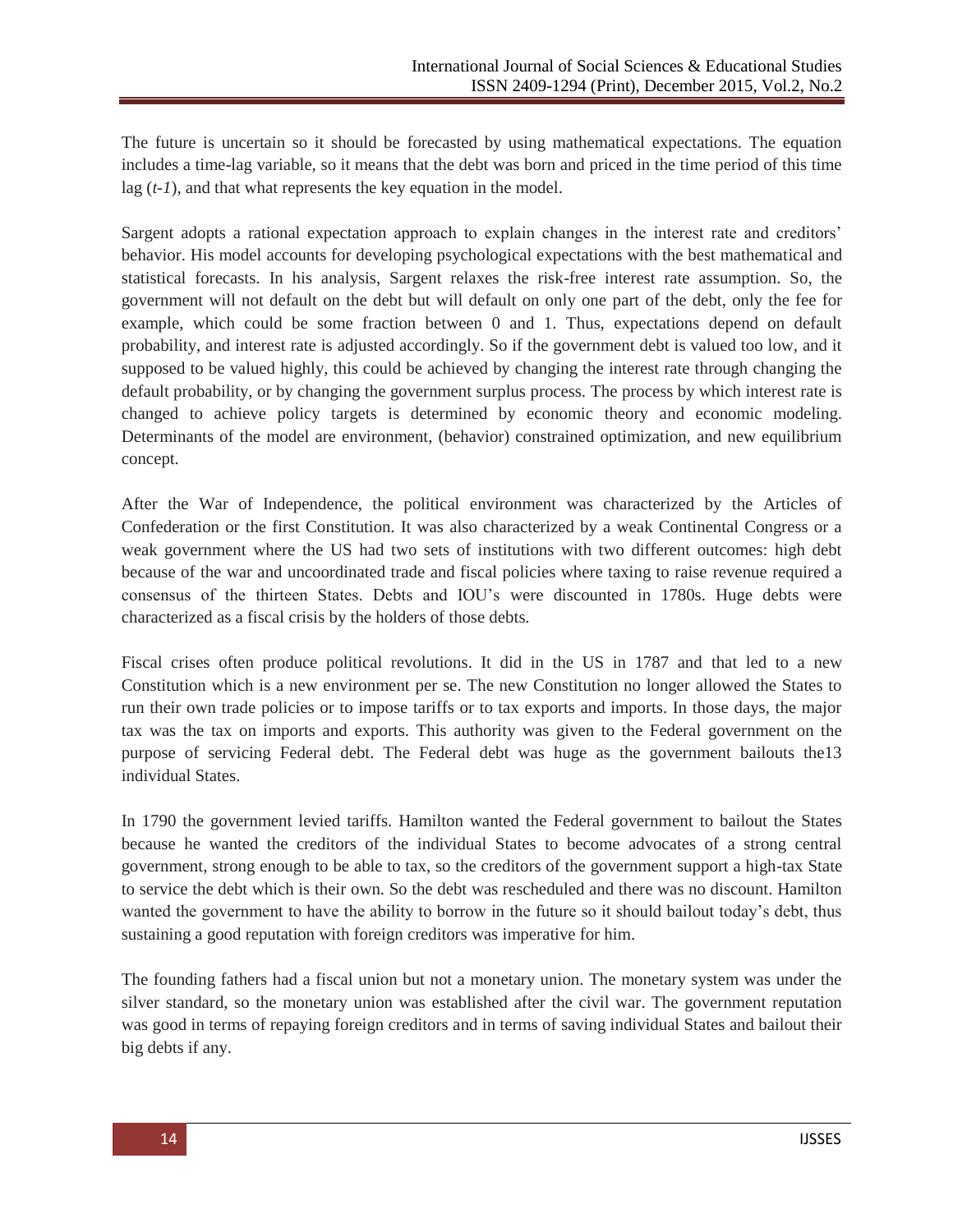This was followed by a controversy on what kind of fiscal union should be established? Should the government finance infrastructure projects? It was decided that it should not. James Maddison, James Monroe, and Hamilton vetoed the Federal finance of infrastructure like railroads and canal projects, so the State started financing. Therefore, individual States started running big debts by issuing bonds thinking that such projects would eventually pay for themselves by collecting revenues. This event was followed by a recession and the States bonds failed. The creditors referred to the government to bailout the States as happened in the past, so creditors developed their expectations on the history of the Federal bailout, but the Congress refused this time. The argument was that the first bailout was for a glorious cause which is to liberate the country and to expel the English, but this time it was not. So this bailout failure had consequences:

- $\checkmark$  The British buyers of the US bonds no longer want to invest in the US.
- $\checkmark$  A political revolution caused by this fiscal crisis that led to re-write the States Constitution in the 1840s to help budget imbalance.

The question is whether this policy was wise or not. Whether the Federal government should or should not bailout States debts. From the Sargent's perspective, it was wise for the following reasons:

- $\checkmark$  If these States debts were bailed out then these amendments in the Constitution will have never been existed.
- $\checkmark$  If these States debts were bailed out, then there will be more Federal control on the States policies.

Sargent concludes that the case in the US during the above period of time was characterized by a deep discount on bonds, uncoordinated fiscal policies, an unplanned set of monetary arrangements, and a large Federal debt. This past experience could be reflected on today's status of fiscal and monetary policies of the US. The economic status currently holds similar consequences for the same policies that were adopted before, during, and after the Great Recession of 2008 with some differences. The economic scene in that era was also characterized by a deep and varied discount on member states bonds, and uncoordinated fiscal policies. However, the difference was in the centralized monetary arrangements and the "No Federal debt" character.

So, to answer the main question on deciding whether to default debts or not, Sargent asserts that the government should weigh out the costs and the benefits of debt default. If the government does not default, there will no longer be an easy access to the creditors' money and interest rates will be higher. Nevertheless, the benefit will be the lower tax rate that will positively impact current consumption rates.

On deciding whether a central government should bailout subordinate states or not, the cost is the moral hazard. The collateral damage in the future caused by bailing out some financial institutions falls on people incentive to risk-taking. So the cost is the excessive risk taking, thus the excessive federal control on local institutions. However, the gain will be the easy access to the creditors' money.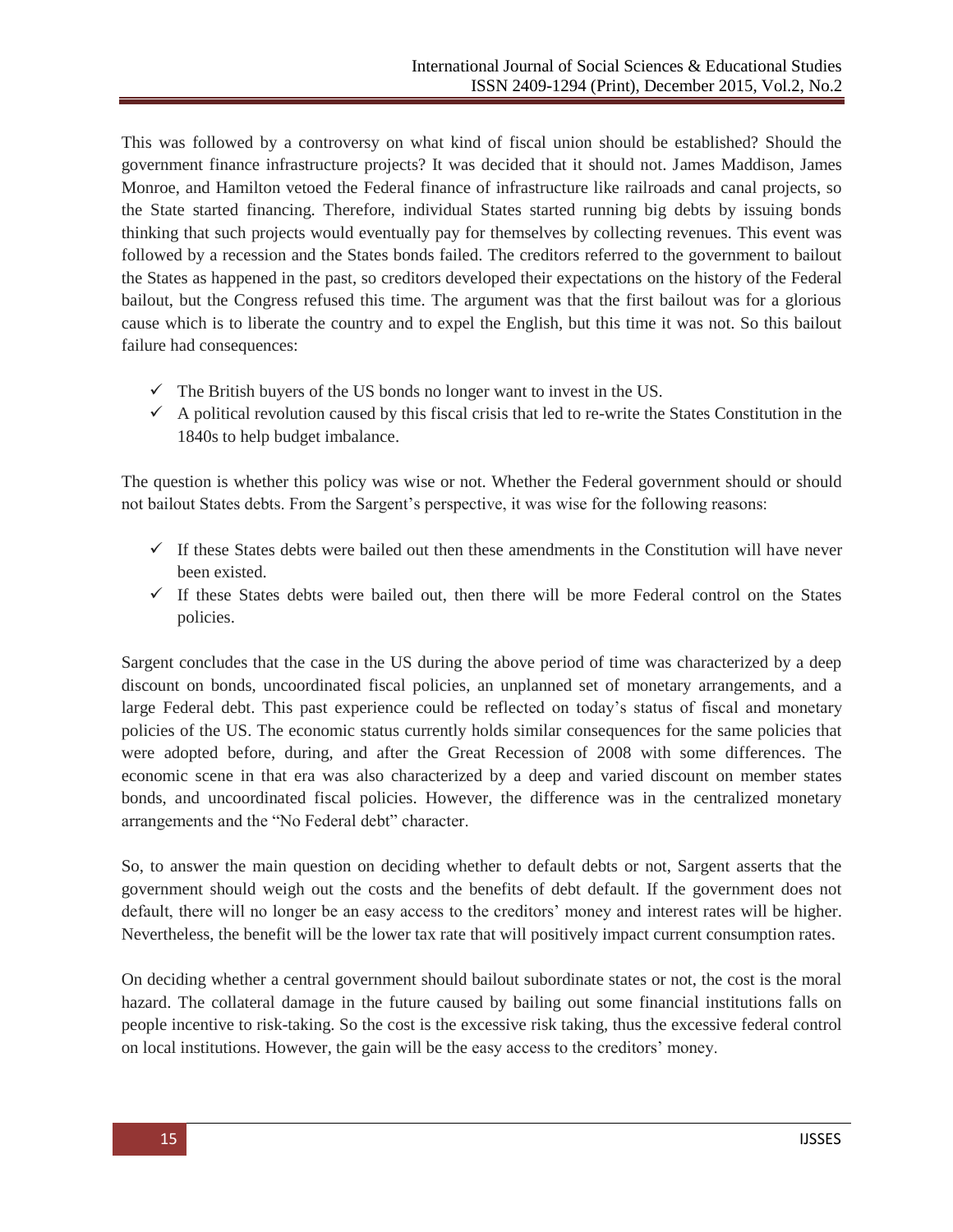So, should a monetary union precede a fiscal union? Or vice versa, the answer is that there should be some coordination on developing these two institutions in coordination and through adapting the variables imposed by the environment, the social, and the political necessities.

### **3. "Preserve the Momentum" of Economic Modeling**

In his Prize lecture, Sims evaluates and compares different economic modeling methods. Particularly, the Keynesians' and the monetarists' approaches to economic modeling. He starts his presentation discussing a project that Jan Tinbergen (1938) started in the 1930s. Real scientific progress in economics does not run as smoothly in economics as it does in natural sciences. It could be more complicated, and for Sims, Tinbergen's project gives an idea of what real scientific progress in economics is.

Tinbergen project is organized as follows:

- $\checkmark$  A statistical model with error terms and confidence intervals on parameter estimates.
- $\checkmark$  Multiple equations, covering whole the economy at the aggregate level.
- $\checkmark$  A testing ground for theories on the business cycle.

Tinbergen's model was followed by an academic debate between Trygve Haavelmo (1943), who advocated the model, and John Maynard Keynes (1939), who wrote an "extremely negative" review of Tinbergen's book that included this model.

#### **4. Haavelmo's Approach of Modeling Business Cycles**

While Keynes (1939) argued that because the model includes error, random term, it could explain any set of data. Thus, the model cannot be used to test theories of business cycle. Haavelmo (1943) defended the model. According to him, it was possible for a statistical model to be used as a testing ground for economic theories. Tinbergen used multiple equations, but he estimated one at the time. There was no attempt to treat the set of equations as a joint probability model of all the time series. He did not use his model to explain the joint behavior of all the data that he had. Nor did he attempt to model how the system evolved dynamically through time.

Haavelmo defended the model arguing that economic models should be conceived as probability models that generate a distribution of possible outcomes for all the variables that were involved in the model. But in order to be testable, models should include a distribution of the error terms, so they have to be probability models. So, Haavelmo argued that even Keynesian models could be formulated, estimated, and tested in this way. However, the Keynesian viewpoint implied that business fluctuations had many sources and that policy instruments were relevant to stabilization policy. Fiscal disturbances and monetary policies could be sources for business cycle fluctuations too.

A guideline was needed for policy decisions, so the Cowles Foundation methodology for codifying and expanding Haavelmo's ideas about inference was developed by a group of theorists. By 1960s, with the aid of computing power, macroeconomic and econometric modeling included hundreds of equations and variables, and that caused a problem of scale. Large scales models with hundreds of unknown coefficients require defining a priori coefficient by signaling that few coefficients are not important. The models were simplified by approximating restrictions that was assumed to be correct. Thus, such models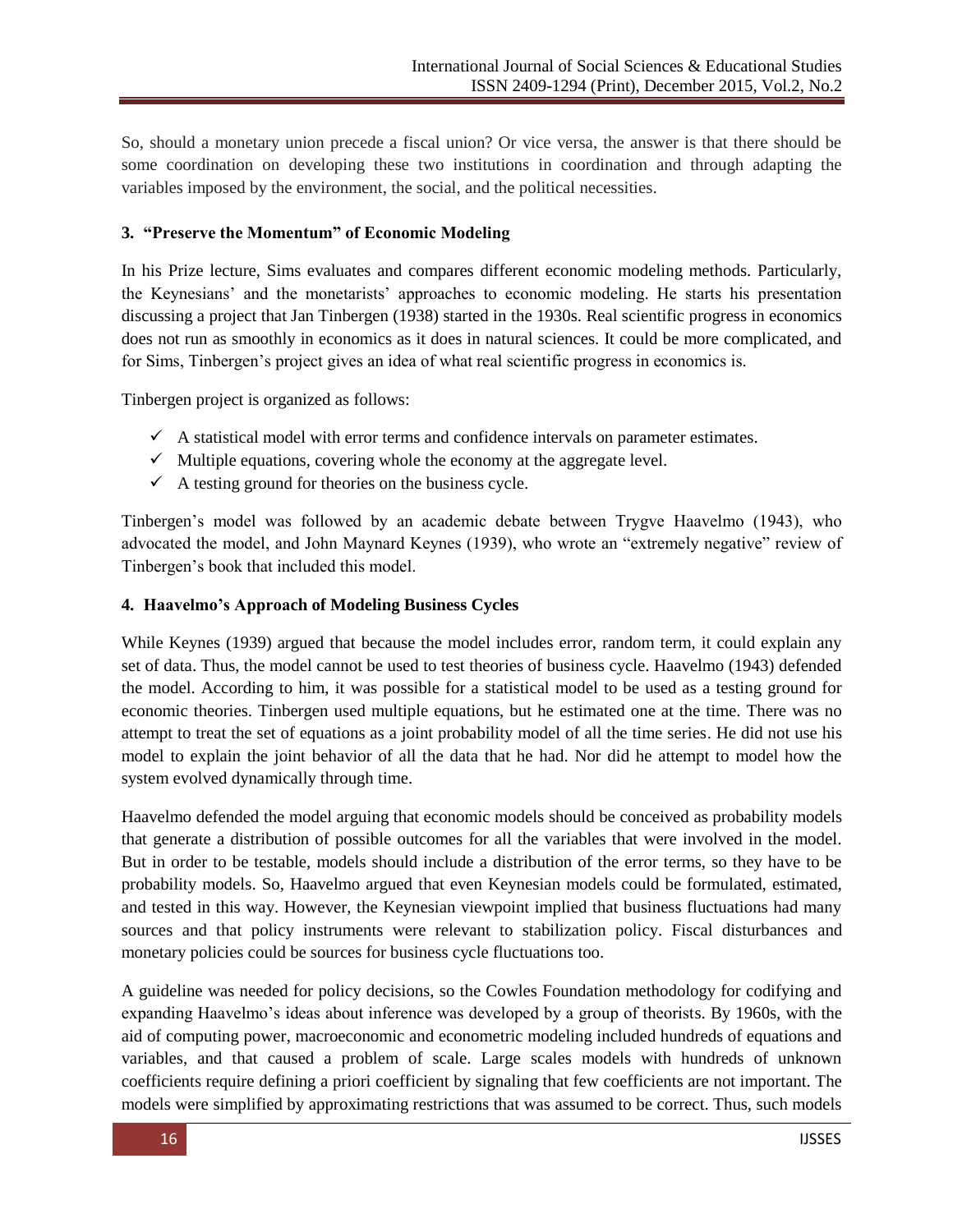were not believed as probability models, because a big range of uncertainty was omitted. So when these models made a prediction and provided a probability distribution for this predicted value, it was not perceived as a realistic prediction. The probability distribution did not reflect lots of the real uncertainties about these models.

## **5. Monetarist Models**

Milton Freidman, Ana Schwartz, David Meiselman and others formulated a view of business cycle and stabilization policy. Their view suggests that the large Keynesian models were overcomplicated and had missed some simple statistical relationships that were central to a good policy. They argued that the growth in the stock of money was tightly related to growth in income, and patterns of timing suggested that the relations were causal, and that fluctuations in money came before the fluctuations in income. Statistically estimated equation implied that most of the business cycle could be eliminated by simply making money supply growth constant.

Large scale probability distribution models, or in Haavelmo's models, share some flaws with monetarist models. Haavelmo showed how to do a policy experiment in his simple model. The cause that the model included multiple equations is to do some policy experiment by removing one of the equations later and see how the system will run when this part is removed. But Haavelmo did that by eliminating an identity function and not a policy behavior function. He had no policy behavior function. He attempted to analyze the effect of a change in the government expenditure in a model that does not include a variable for the government expenditure, nor does it includes an equation explaining what determine government expenditure.

The Keynesian models followed the same approached. They did not include a behavioral equation that explains the behavior of government policy-makers. And it is the flaw that they share with the Haavelmo's models and the monetarist models. Keynesians did not model monetary policies, then they realized that it is significant to be modeled.

This controversy on economic modeling was followed by a set of academic papers that were debating two different views, Friedman and Meisleman were advocating the monetarist view, and Albert Antoine and Franco Modigiliani were pushing the Keynesian view. They were arguing on how to interpret these regressions that showed high correlation between money and income. They were also arguing which variable should be treated as a non-random one, but none of them came up with the policy variable that should be treated as a non-random variable. So, this made the debate between the two views a "confused" battle field".

## **6. Bayesian Models**

A review of Bayesian models is also included in Sims analysis. The Bayesian model calls for developing probability on things that we do not know in order to help making decisions. The Bayesian model finds no paradox in the notion that policy-makers see their own actions as non-random. But econometricians and private sector scholars develop probability distribution for policy-makers' actions. This assumption is very crucial to develop probability model of policy-makers behavior. Markov Chain Monte Carlo methods were implemented to do this kind of inference. Two flaws of the Keynesian models were met by this Bayesian approach: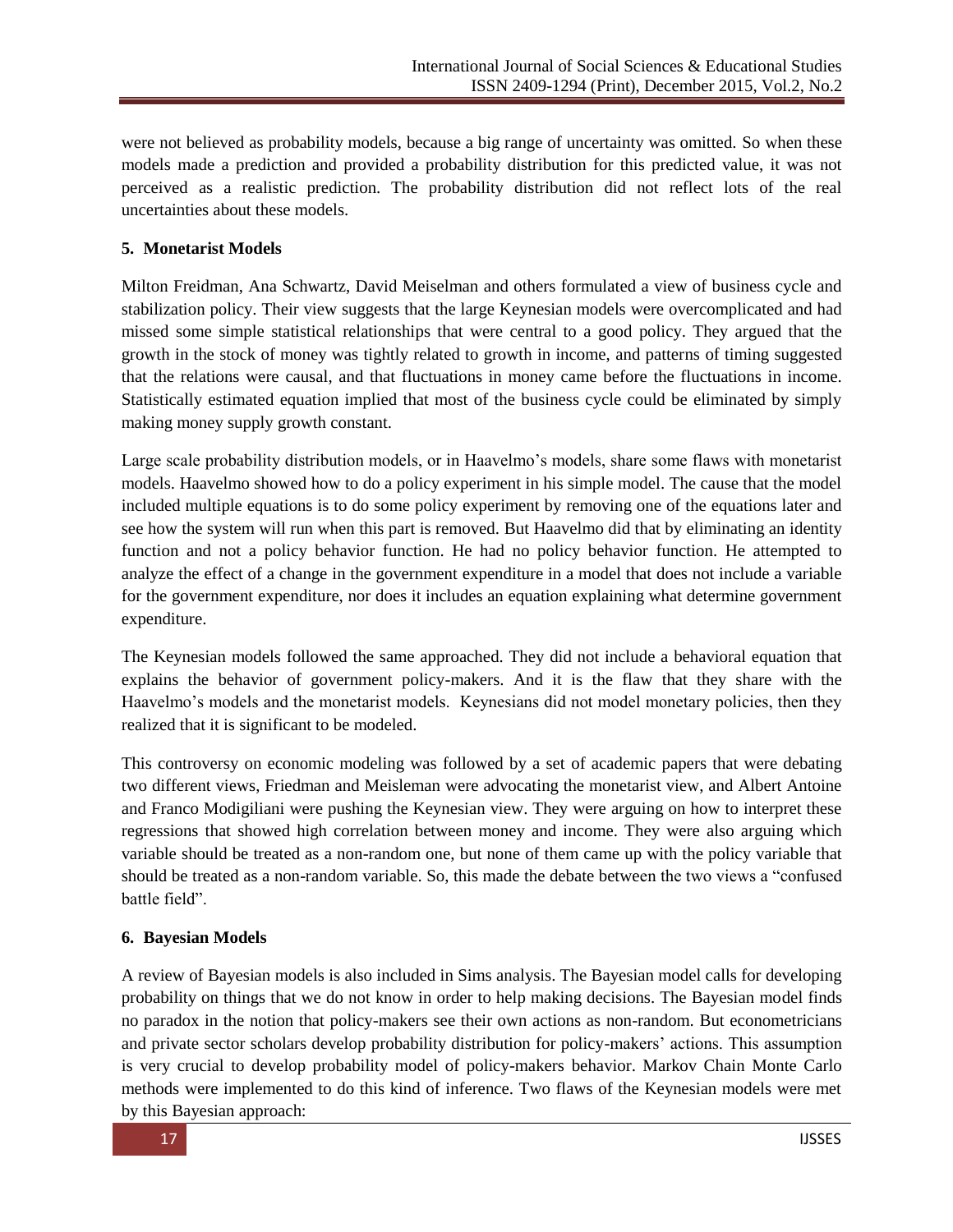- $\checkmark$  The problem of the conceptual idea of modeling policy choices as random, yet being able to condition on them and treat them as given.
- $\checkmark$  The Bayesian approach accommodates the idea that you can borrow external variables from out of the model and they may not consist of exact values for certain coefficients, but approximated as reasonable ranges of the coefficients value. Then a test could be conducted to check whether the data of the model can provide information about this parameter values or not. That would provide more realistic probability distributions when predictions are made in the model.

Sims takes into consideration the main claims of Rational Expectations in building his analysis. One basic insight of the rational expectations theory is that these policy variables have to be random in order to be part of the economic models. If it is confirmed that the policy behavior is systematic and that public develop expectations about it, the nature of the policy behavioral component of the model affects the behavior of people in the private sector. Thus, rational expectations theory has some "bad" side effects. First, economists, who are not comfortable with the idea of the randomness of policy actions, took the view that rational expectations modeling can consider these actions as exogenous, non-random changes. Second, all these large models used to help policy-making decision process hold no help and will be ignored. Yet they were used in central banks, but they are less frequently used than before.

Sims stresses the following as his main research contribution. The monetarist view stresses the strong correlation between money growth and income which reflects a causal effect of monetary policy errors on income. So, future money growth should not contribute to explaining current income. In his 1972 paper, Sims run the test on data and he found out that the monetarist regressions passed the test, and that future money growth did not predict current income (Sims, 1972). For Sims, this claim was mistaken. In economic models a causal direction based on predictive power can be misleading. If rational expectations theory was applied in financial market analysis, the perfect financial market hypothesis will be achieved. Assets prices will accommodate for new information, hence will be unpredictable themselves, so no influence of future stock prices exist. If money stock was exogenous in these monetarists equations, future growth will never help explaining money stock in the money demand equations. Empirical studies showed that money demand equations passed the same test. Thus, for Sims, more than one equation should be considered, or what Haavelmo did when he used two equations could be applied.

Using Structural Vector Auto-Regressions (SVAR), Sims concludes that influence of monetary policy on income is detectible in the data. At the same time, changes in money stock and interest rates represent systematic reactions of monetary authority to the state of the economy, not random policy errors. Only small part of the macroeconomic fluctuations, and particularly not most of the post-war recessions represented in the time series, could be attributed to erratic monetary policy. Thus, for Sims, policy variables are systematic and should not be treated as random variables in the economic modeling.

Descriptive linear multiple equation systems were used in the economic literature to capture the empirical regularities in the time series. Linear models were developed upon using prior beliefs about the model that did not have any economic content. Thus, coefficients on longer lags were not important as variables are likely to evolve smoothly over time. That was denoted as Vector Auto-Regressions (VAR). For Sims, the estimated system holds potential causal interpretation only if a descriptive linear multiple